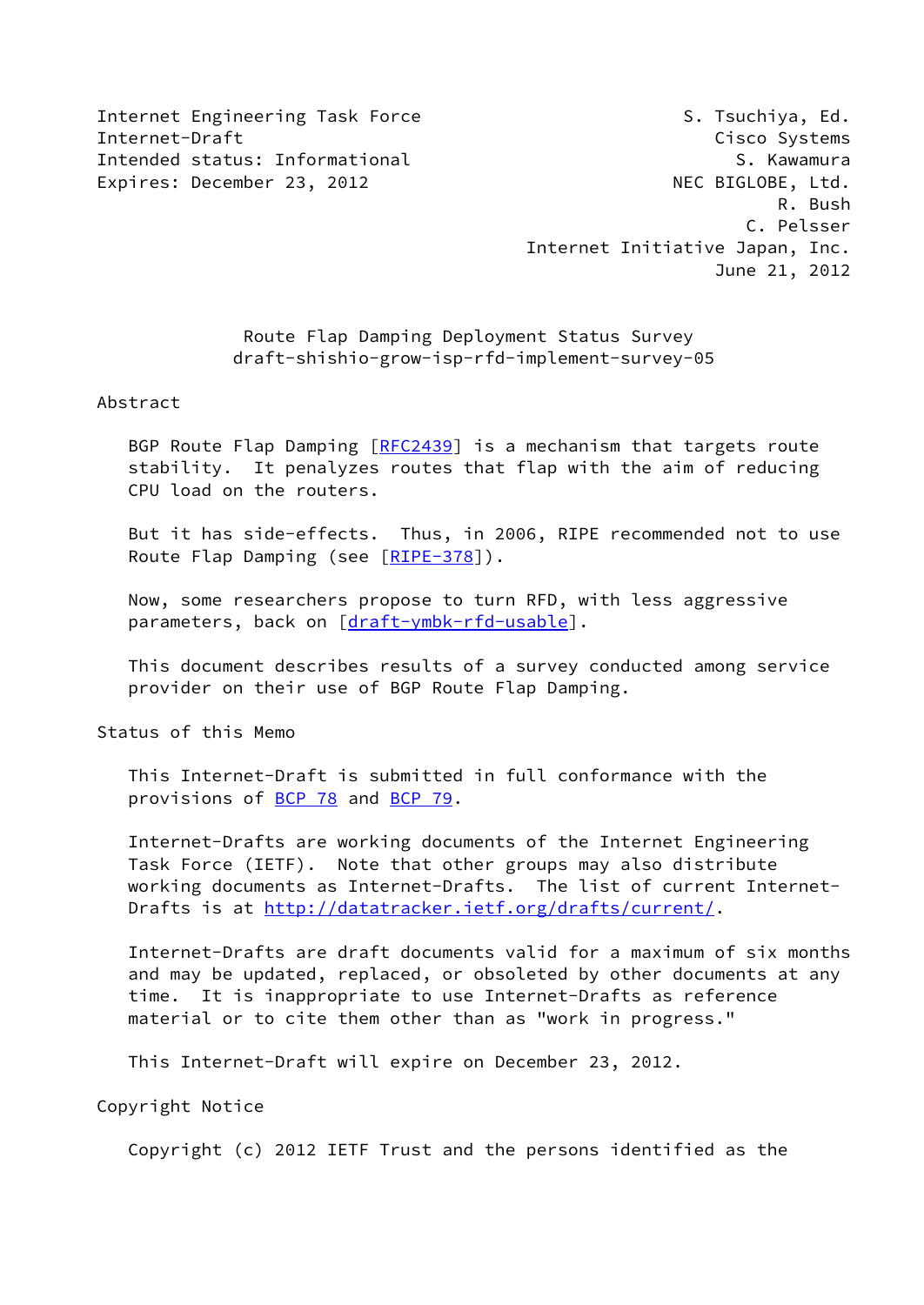| Internet-Draft | RFD Depoyment Survey | June 2012 |
|----------------|----------------------|-----------|
|                |                      |           |

document authors. All rights reserved.

This document is subject to [BCP 78](https://datatracker.ietf.org/doc/pdf/bcp78) and the IETF Trust's Legal Provisions Relating to IETF Documents [\(http://trustee.ietf.org/license-info](http://trustee.ietf.org/license-info)) in effect on the date of publication of this document. Please review these documents carefully, as they describe your rights and restrictions with respect to this document. Code Components extracted from this document must include Simplified BSD License text as described in Section 4.e of the Trust Legal Provisions and are provided without warranty as described in the Simplified BSD License.

## Table of Contents

| $1$ .                                                            |  |
|------------------------------------------------------------------|--|
| $\underline{2}$ . Survey's target and period 3                   |  |
|                                                                  |  |
|                                                                  |  |
|                                                                  |  |
| $3.1$ . Q1.Which is the best description of your job role? 3     |  |
|                                                                  |  |
|                                                                  |  |
| $3.2.$ Q2.Do you use Route Flap Damping ? 4                      |  |
| $3.3.$ Q3.If you select No on Q2,why? 4                          |  |
| 3.4. Q4. If you select Yes on Q2, what parameter do you use? $4$ |  |
| 3.5. Q5.Do you know Randy Bush et. al's report ''Route Flap      |  |
| Damping Considered Usable?'' 5                                   |  |
| Q6.IOS's max-penalty is currently limited to 20K. Do<br>3.6.     |  |
| you need this limitation to be relaxed to over 50K? $5$          |  |
| 3.7. Q7.According to [draft-ymbk-rfd-usable], Suppress           |  |
| Threshold should be set to 6K.Do you think the default           |  |
| value on implementations should be changed to $6K$ ?'' 5         |  |
| 3.8. Q8.If you have any comments, please fill this box. 5        |  |
|                                                                  |  |
|                                                                  |  |
| $\overline{4}$ .                                                 |  |
| $\overline{5}$ .                                                 |  |
| 6.                                                               |  |
| 7.                                                               |  |
| 8.                                                               |  |
| 9.                                                               |  |
|                                                                  |  |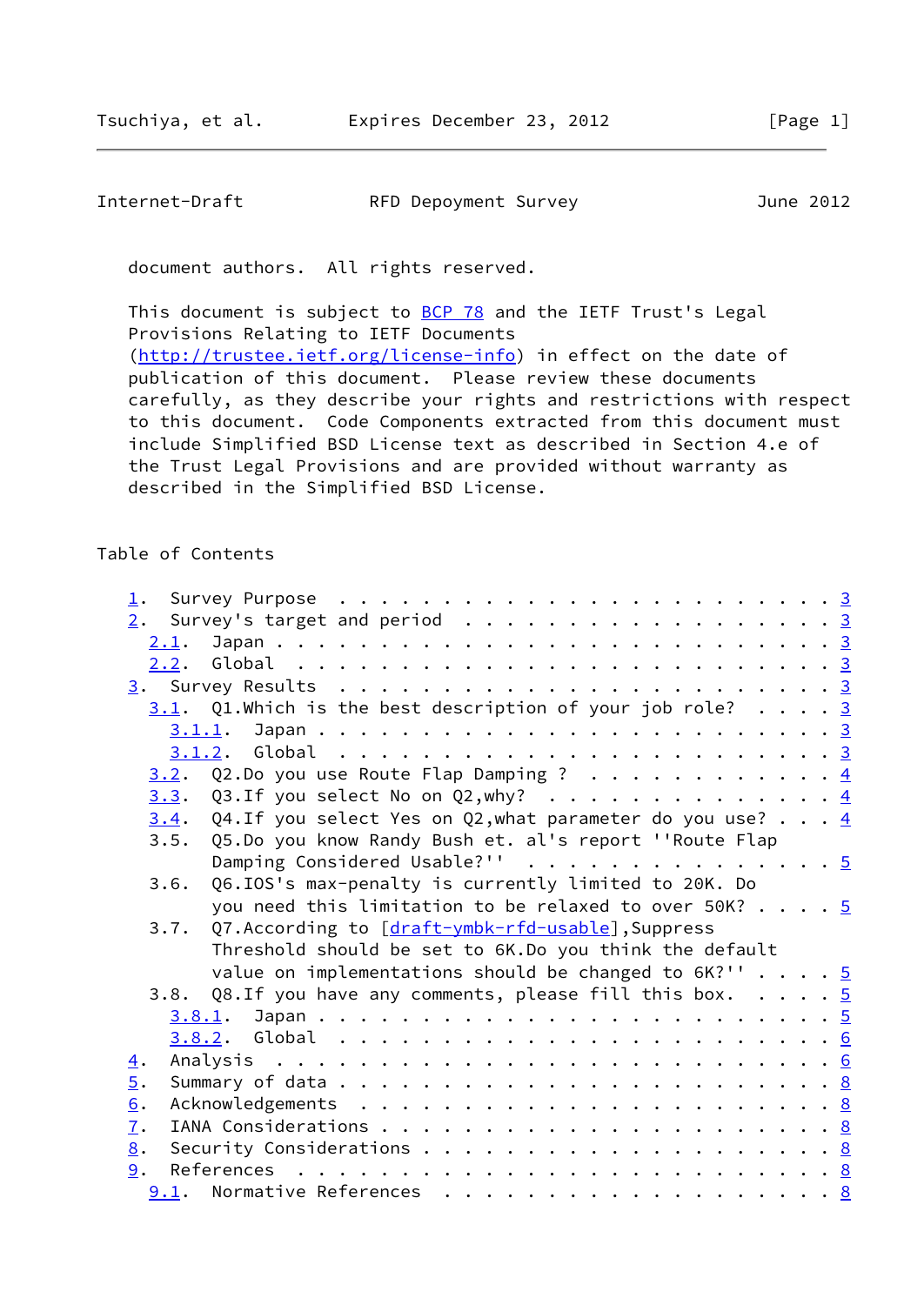| 9.2. Informative References 8 |  |  |  |  |  |  |  |  |  |  |
|-------------------------------|--|--|--|--|--|--|--|--|--|--|
|                               |  |  |  |  |  |  |  |  |  |  |
|                               |  |  |  |  |  |  |  |  |  |  |

| Tsuchiya, et al. | Expires December 23, 2012 | [Page 2] |
|------------------|---------------------------|----------|
|------------------|---------------------------|----------|

<span id="page-2-1"></span>Internet-Draft RFD Depoyment Survey June 2012

#### <span id="page-2-0"></span>[1](#page-2-0). Survey Purpose

RIPE published some recommendations such as  $[RIPE-178]$  $[RIPE-178]$ , [RIPE-210], [\[RIPE-229](#page-9-4)] and [\[RIPE-378](#page-9-0)].

 The purpose of this survey is to understand the current usage and requirements of Route Flap Damping [[RFC2439\]](https://datatracker.ietf.org/doc/pdf/rfc2439) among service providers.

# <span id="page-2-2"></span>[2](#page-2-2). Survey's target and period

#### <span id="page-2-3"></span>[2.1](#page-2-3). Japan

Target: Japan Network Operator Group janog@janog.gr.jp

Period: Jan 28,2011 - Feb 12,2011

## <span id="page-2-4"></span>[2.2](#page-2-4). Global

 Target: All operators who has answered the survey <https://www.surveymonkey.com/s/rfd-survey>.

We posted this document to the following mailing list.

 North American Network Operators Group nanog@nanog.org RIPE Routing Working Group routing-wg@ripe.net Asia Pacific OperatorS Forum apops@apops.net Africa Network Operators Group afnog@afnog.org South Asian Network Operators Group sanog@sanog.org Latin America and Caribbean Region Network Operators Group lacnog@lacnic.net

Period:Mar 7,2011 - May 25,2011

<span id="page-2-5"></span>[3](#page-2-5). Survey Results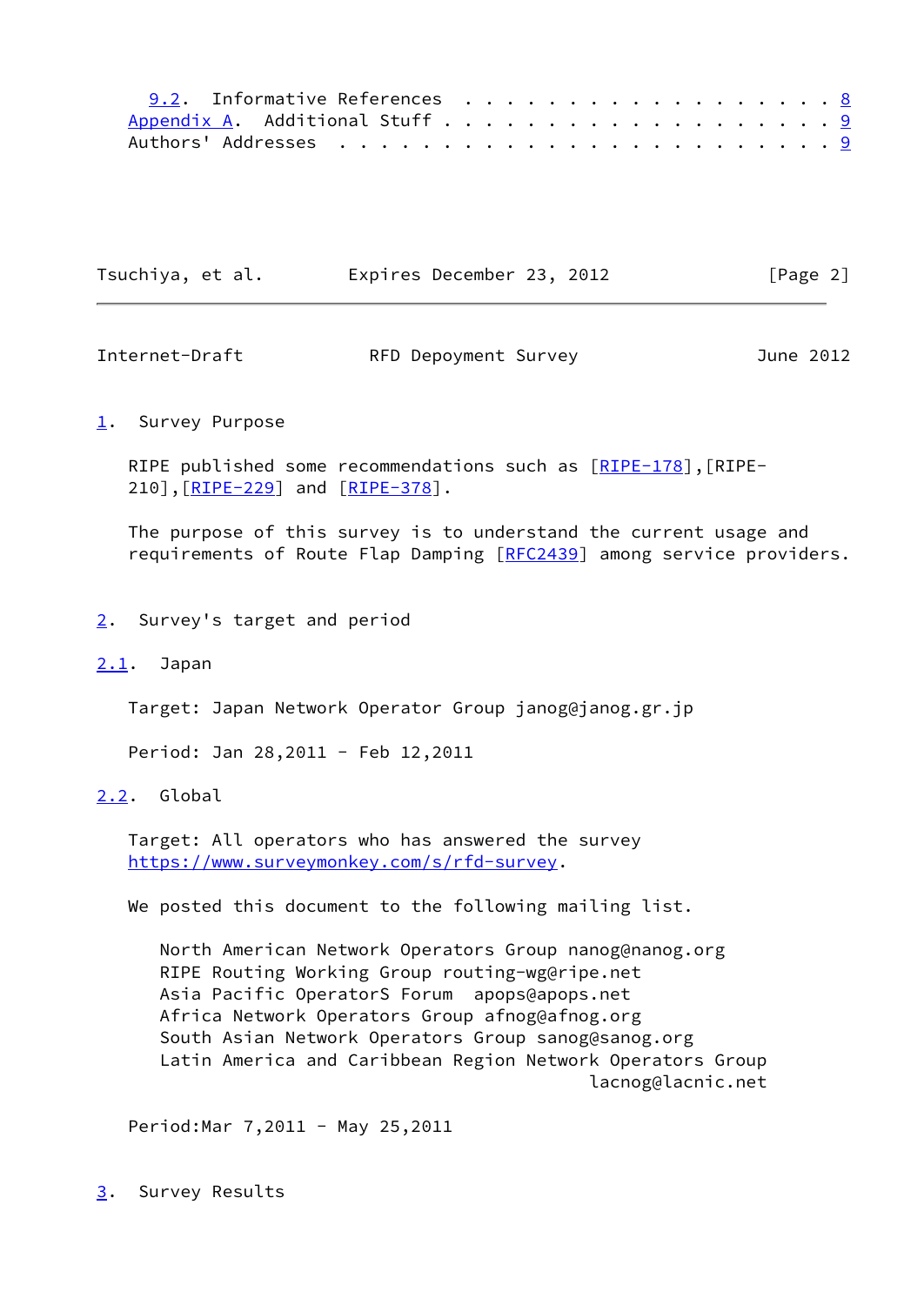<span id="page-3-0"></span>[3.1](#page-3-0). Q1.Which is the best description of your job role?

<span id="page-3-1"></span>[3.1.1](#page-3-1). Japan

This question did not exist Japan version.

<span id="page-3-2"></span>[3.1.2](#page-3-2). Global

Tsuchiya, et al. Expires December 23, 2012 [Page 3]

<span id="page-3-4"></span>Internet-Draft RFD Depoyment Survey June 2012

 BGP operator:27 Researcher:1 Engineer of vendor:3 Engineer of Network/System Integrator:13 Student:0 Other:0

<span id="page-3-3"></span>[3.2](#page-3-3). Q2.Do you use Route Flap Damping ?

| Answer      |   |          | Japan   Global   Total Number   Percentage[%] |      |
|-------------|---|----------|-----------------------------------------------|------|
| YES         |   | 8        | 13                                            | 20.6 |
| NO.         | 8 | 36       | 49                                            | 77.8 |
| Skipped Q2. |   | $\Theta$ |                                               | 1.6  |

<span id="page-3-5"></span>[3.3](#page-3-5). Q3.If you select No on Q2,why?

| Answer                            | Japan          | Global | Number | Total   Percentage[%] |
|-----------------------------------|----------------|--------|--------|-----------------------|
| Do not have the need              | 3              |        | 10     | 19.6                  |
| Did not know about<br>the feature | $\mathfrak{D}$ | 3      | 5      | 9.8                   |
| No benefits expected              | 3              |        | 10     | 19.6                  |
| Customers would<br>complain       |                | 4      | 5      | 9.8                   |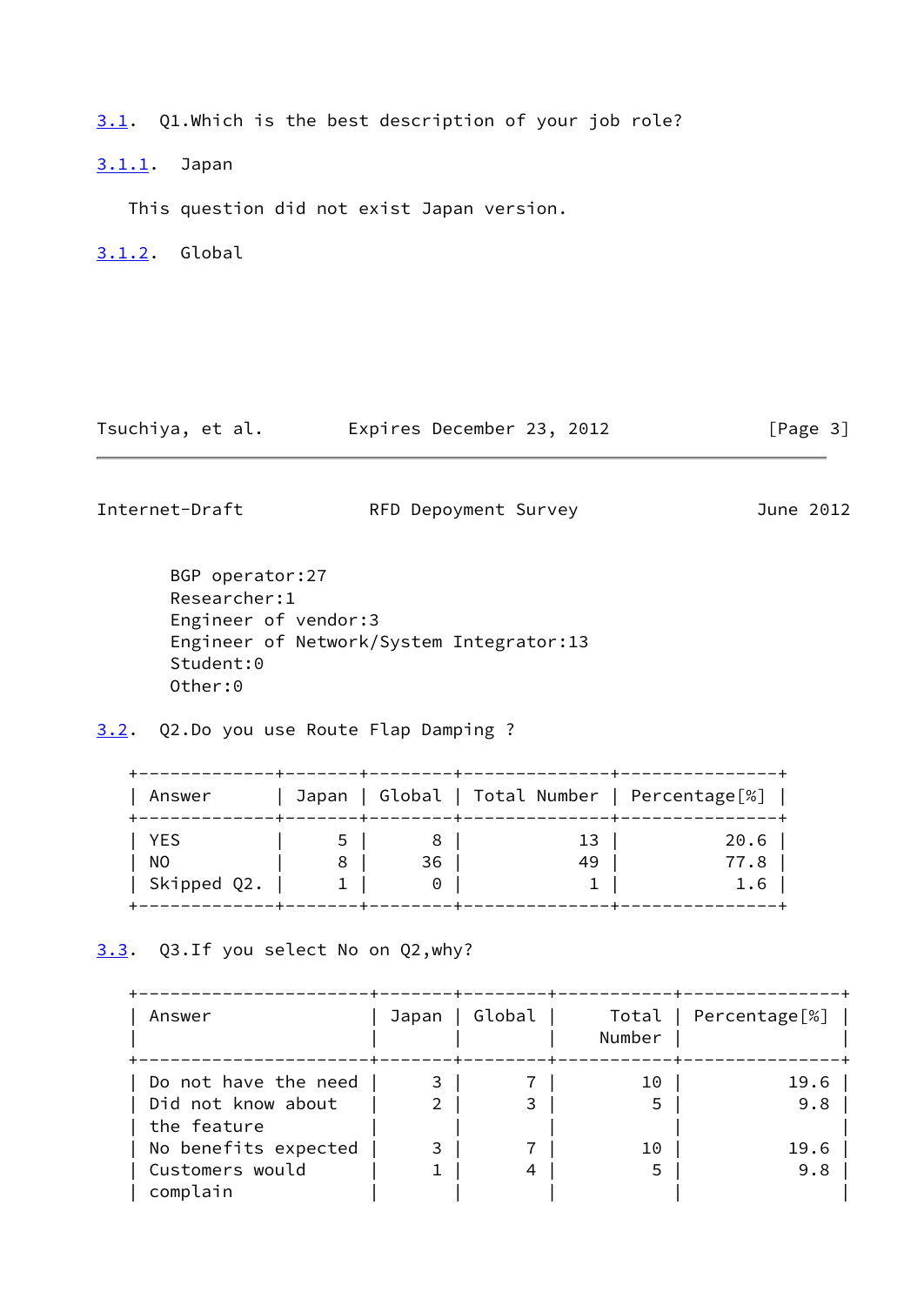| Because I read     | ∸ | 15 |  |
|--------------------|---|----|--|
| $\lceil$ RIPE-378] |   |    |  |
| Other              |   |    |  |
|                    |   |    |  |

1 person answered Q3,even if he selected "Yes" on Q2.

<span id="page-4-0"></span>[3.4](#page-4-0). Q4.If you select Yes on Q2,what parameter do you use?

| Answer       | Japan    |   | Global   Total Number   Percentage[%] |      |
|--------------|----------|---|---------------------------------------|------|
| Default      | 3        | 3 | 6                                     | 40.0 |
| parameters   |          |   |                                       |      |
| $[RIPE-178]$ | $\Theta$ |   |                                       | 6.7  |
| $[RIPE-210]$ | 0        | 0 | 0                                     | 0.0  |
| $[RIPE-229]$ | 0        | T |                                       | 6.7  |
| Other        | 3        | 4 |                                       | 46.7 |

| Tsuchiya, et al. |  | Expires December 23, 2012 |  | [Page 4] |  |
|------------------|--|---------------------------|--|----------|--|
|                  |  |                           |  |          |  |

<span id="page-4-1"></span>Internet-Draft RFD Depoyment Survey June 2012

- 1 person answered Q4, even if he selected "No" on Q2.
- <span id="page-4-2"></span>[3.5](#page-4-2). Q5.Do you know Randy Bush et. al's report ''Route Flap Damping Considered Usable?''

| Answer      |    |    | Japan   Global   Total Number   Percentage[%] |      |
|-------------|----|----|-----------------------------------------------|------|
| YES         | 12 | 21 | 33                                            | 52.4 |
| NO.         |    | 22 | 29                                            | 46.0 |
| Skipped Q5. | 0  |    |                                               | 1.6  |

One person skipped Q2, but answered Q5.

<span id="page-4-3"></span>[3.6](#page-4-3). Q6.IOS's max-penalty is currently limited to 20K. Do you need this limitation to be relaxed to over 50K?

|       | Answer |      |                   |    | Japan   Global   Total Number   Percentage[%] |  |
|-------|--------|------|-------------------|----|-----------------------------------------------|--|
| YES Y |        | 10 I | $\perp$ 4 $\perp$ | 24 | 38.1                                          |  |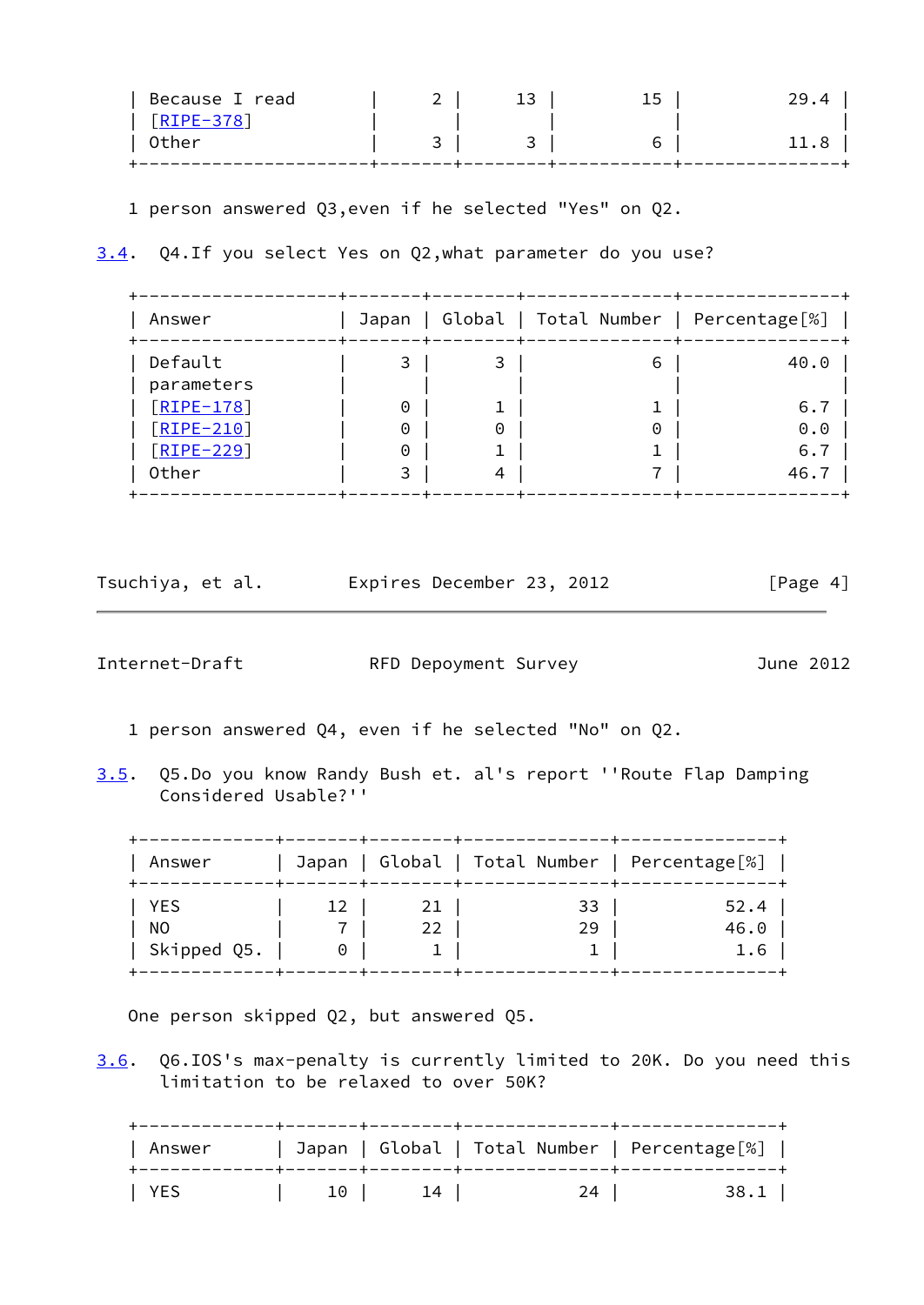| NC          |                      |  | 50. |
|-------------|----------------------|--|-----|
| Skipped Q6. | $\cup$ $\cup$ $\cup$ |  |     |
|             |                      |  |     |

<span id="page-5-3"></span>[3.7](#page-5-3). Q7.According to [[draft-ymbk-rfd-usable\]](https://datatracker.ietf.org/doc/pdf/draft-ymbk-rfd-usable), Suppress Threshold should be set to 6K.Do you think the default value on implementations should be changed to 6K?''

| Answer      |     |    | Japan   Global   Total Number   Percentage[%] |      |
|-------------|-----|----|-----------------------------------------------|------|
| YES         | N/A |    |                                               | 38.6 |
| NO.         | N/A | 18 | 18                                            | 40.9 |
| Skipped Q7. | N/A | 9  |                                               | 20.5 |

This question did not exist Japan version.

<span id="page-5-4"></span>[3.8](#page-5-4). Q8.If you have any comments, please fill this box.

Free format

<span id="page-5-0"></span>[3.8.1](#page-5-0). Japan

 -Our peer seems to have damping enabled, and our prefix gets damped sometimes.

| Tsuchiya, et al. |  | Expires December 23, 2012 |  |  | [Page 5] |  |  |
|------------------|--|---------------------------|--|--|----------|--|--|
|------------------|--|---------------------------|--|--|----------|--|--|

<span id="page-5-2"></span>Internet-Draft RFD Depoyment Survey June 2012

 -We do not enable damping because we think that customers want a non damped route.

 -From the perspective of a downstream ISP, if our upstream told us that an outage occurred because a route was damped, I may call and ask "is it written in the agreement that you will do this?"

-We use damping pretty heavily

 -I had RFD turned on until this morning when I discovered our router has CSCtd26215 issues. I would like to turn on a "useful" RFD.

<span id="page-5-1"></span>[3.8.2](#page-5-1). Global

-Statistical reports from big Service Providers may better visualize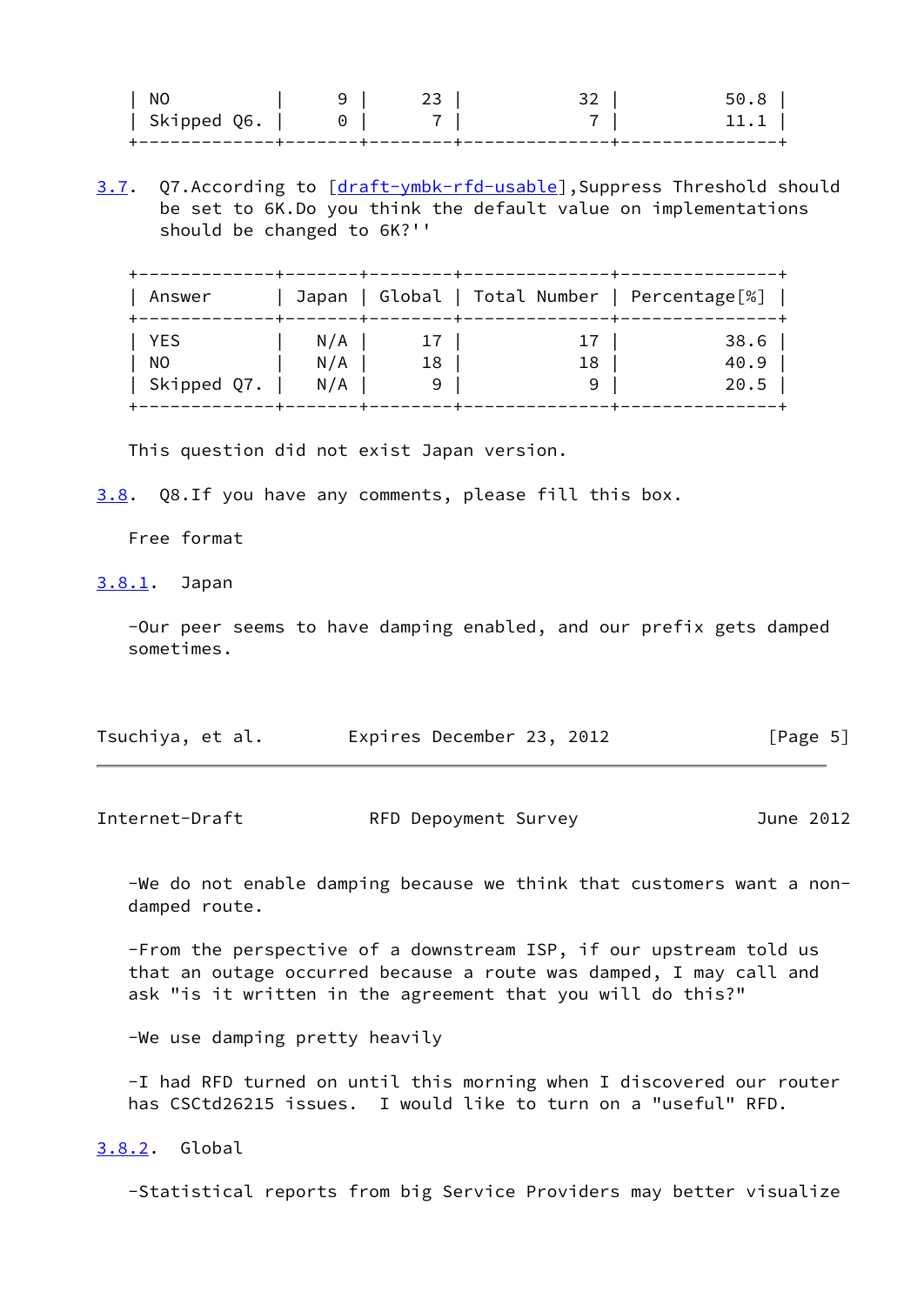the situation.

 -best current practices is nice, but always needs to be adjusted to reflect local network settings.

 -We used RFD in the past and came to the conclusion that we do not want to use RFD any more. We still have it configured to be able to get Flap statistics out of our Cisco boxes, but no prefixes get dampended

 -We recently removed all RFD from the configs due to the information read on the topic among the preso's on the NANOG Archive.

 -after seeing this survey, I read the draft; sounds promising; would be nice to see vendors start to implement it.

 -Q3, other: Juniper RFD is broken, default values count penalty for both update and withdrawal, and they would not fix that. No clear motivation for us, has caused outage when our customers (with primiary and backup connection to us) had a flapping link.

 -Strong desire to see the path vector penalized rather than the prefix.

#### <span id="page-6-0"></span>[4](#page-6-0). Analysis

 Operator's reason why RFD disable,it depends on position of BGP network.

 If the network is stub and the router has enough resource against flapping ,Route Flap Damping does not really needs.In this case,if the upstream ISP enabled Route Flap Damping,the downstream complained

| Tsuchiya, et al. | Expires December 23, 2012 | [Page 6] |
|------------------|---------------------------|----------|
|------------------|---------------------------|----------|

Internet-Draft RFD Depoyment Survey June 2012

about this.The survey shows the result in Q8.

 Also,total of 5 people selected "Customer would complain" as reason of Route Flap Damping disble.

 This is good example as current too damping RFD is harmful.RFD targets are to protect customer resource such as CPU and provide stable internet reachability to customer,but current RFD would be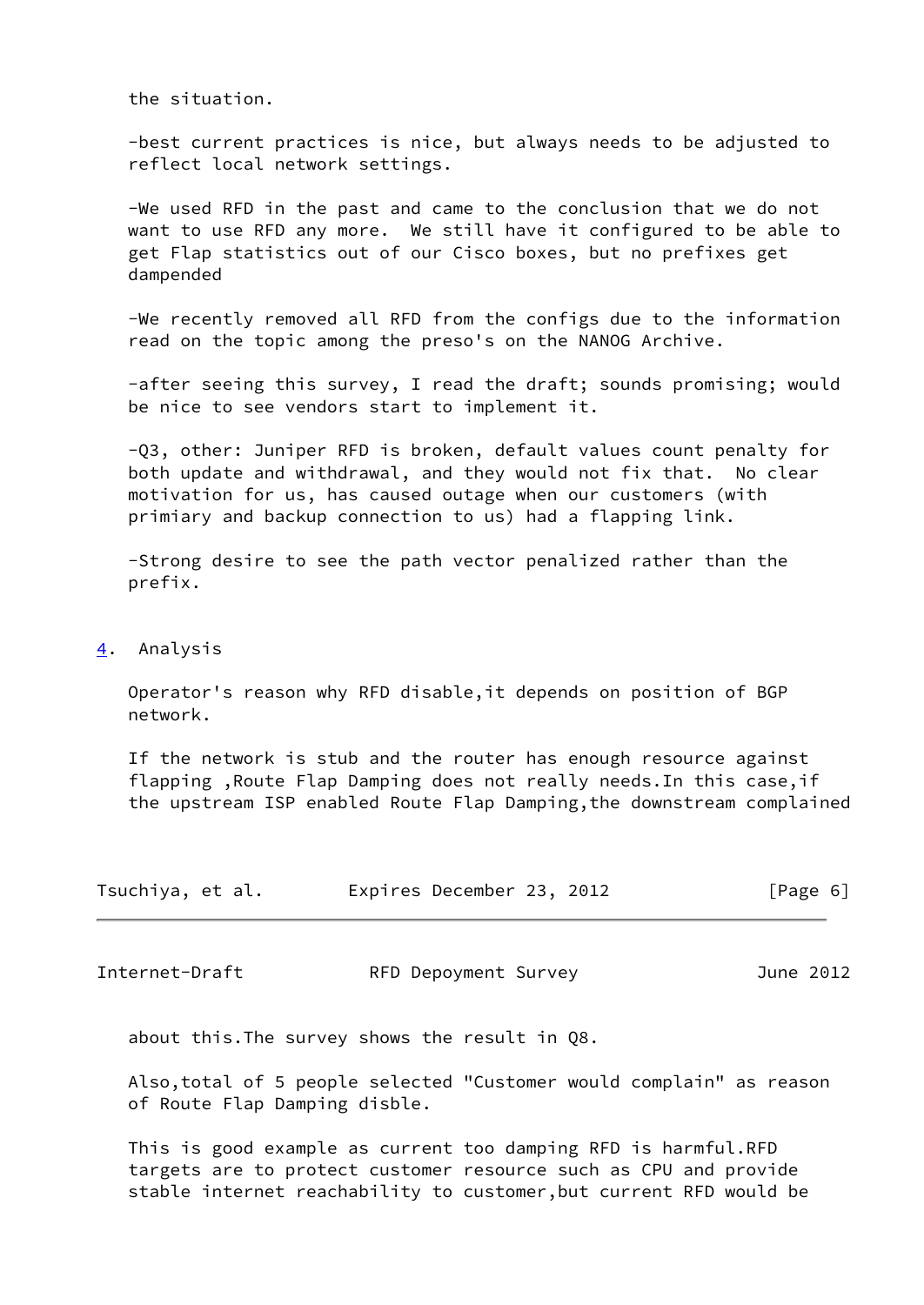disaffection.



 Figure.1 shows BGP topology.ISP-A and ISP-B is big service provider.ISP-A peering with ISP-B and ISP-D.ISP-B peering with ISP- A and ISP-F.ISP-C and ISP-E buy transit from ISP-A and ISP-B.ISP-A execute RFD and ISP-B not execute RFD.

 In this case,ISP-C and ISP-D would complain to ISP-A,because internet route and itself are often disappeared due to too damping.ISP-E and ISP-F would not complain about Route Flap Damping.But if once the internet would be unstable,the influence will be reach to all of ISP- B,ISP-E and ISP-F even though ISP-A,ISP-C and ISP-D are safe.

 We can recognize the people who selected "NO" on Q2 and "Yes"on Q6 are really expecting implementation of [\[draft-ymbk-rfd-usable](https://datatracker.ietf.org/doc/pdf/draft-ymbk-rfd-usable)] on the router. The total number is 18.

Parameter implementation differs among different vendors. To avoid

| Tsuchiya, et al. | Expires December 23, 2012 |  | [Page 7] |
|------------------|---------------------------|--|----------|
|------------------|---------------------------|--|----------|

<span id="page-7-0"></span>

| Internet-Draft | RFD Depoyment Survey | June 2012 |
|----------------|----------------------|-----------|
|----------------|----------------------|-----------|

operation complexity, [\[RFC2439](https://datatracker.ietf.org/doc/pdf/rfc2439)] might need to redefine.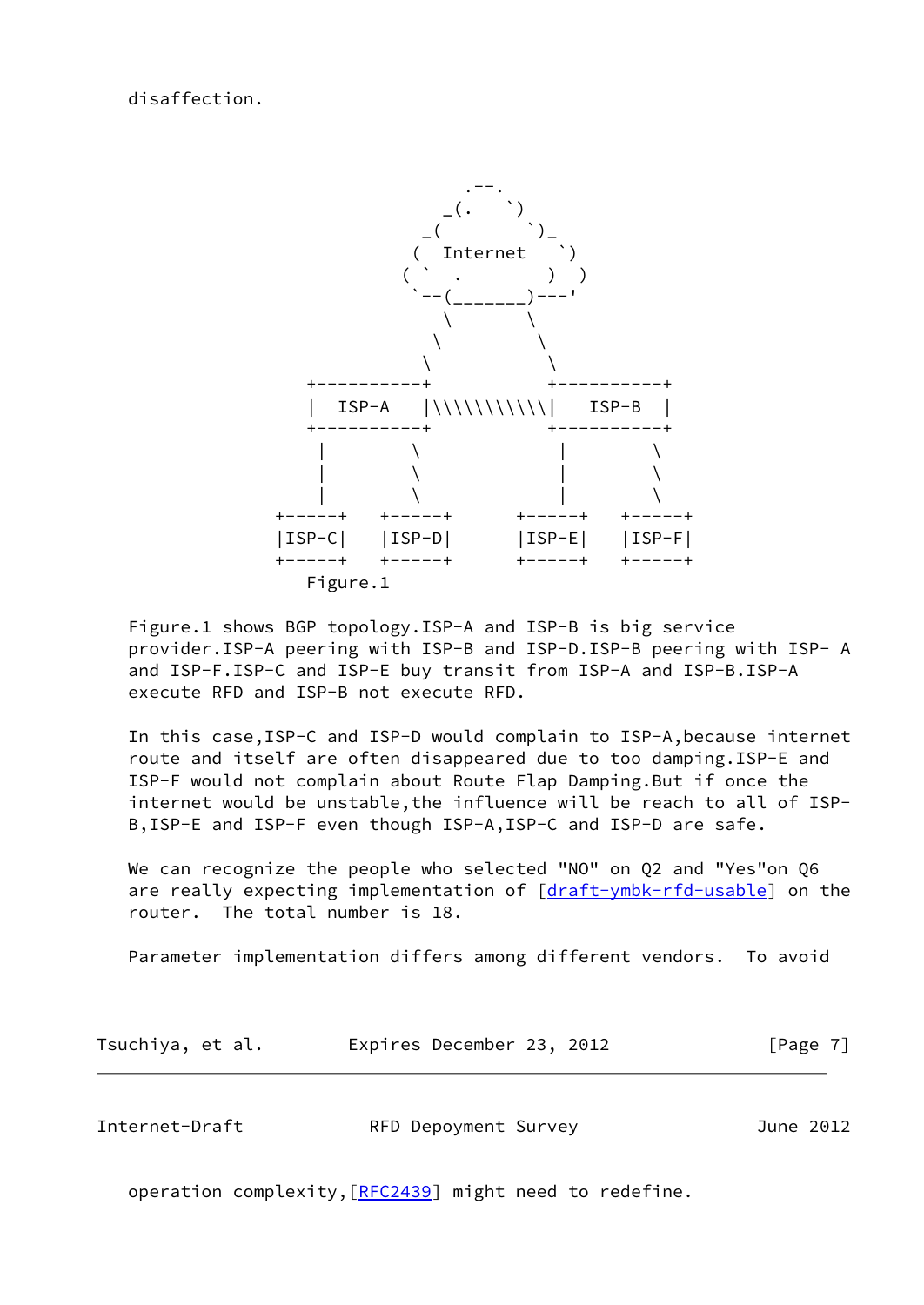### <span id="page-8-0"></span>[5](#page-8-0). Summary of data

 From the survey we see that there are many service providers with RFD disabled. The reason varies among providers, but it is clear that there are those who wish that RFD was made useful. [\[draft-ymbk-rfd-usable](https://datatracker.ietf.org/doc/pdf/draft-ymbk-rfd-usable)] describes how to improve RFD with minor changes to some parameters. From the comments in the survey, the most significant fear of enabling RFD is its impact on customers.

<span id="page-8-1"></span>[6](#page-8-1). Acknowledgements

We thank the 63 respondant to this survey. We also would like to thank Wesley George for helpful input.

<span id="page-8-2"></span>[7](#page-8-2). IANA Considerations

This document has no actions for IANA.

<span id="page-8-3"></span>[8](#page-8-3). Security Considerations

This document has no security considerations.

- <span id="page-8-4"></span>[9](#page-8-4). References
- <span id="page-8-5"></span>[9.1](#page-8-5). Normative References
	- [RFC2119] Bradner, S., "Key words for use in RFCs to Indicate Requirement Levels", [BCP 14](https://datatracker.ietf.org/doc/pdf/bcp14), [RFC 2119](https://datatracker.ietf.org/doc/pdf/rfc2119), March 1997.
	- [RFC2439] Villamizar, C., Chandra, R., and R. Govindan, "BGP Route Flap Damping", [RFC 2439](https://datatracker.ietf.org/doc/pdf/rfc2439), November 1998.
- <span id="page-8-6"></span>[9.2](#page-8-6). Informative References

 [I-D.ietf-idr-rfd-usable] Pelsser, C., Bush, R., Patel, K., Mohapatra, P., and O. Maennel, "Making Route Flap Damping Usable", [draft-ietf-idr-rfd-usable-00](https://datatracker.ietf.org/doc/pdf/draft-ietf-idr-rfd-usable-00) (work in progress), June 2012.

[I-D.ymbk-rfd-usable]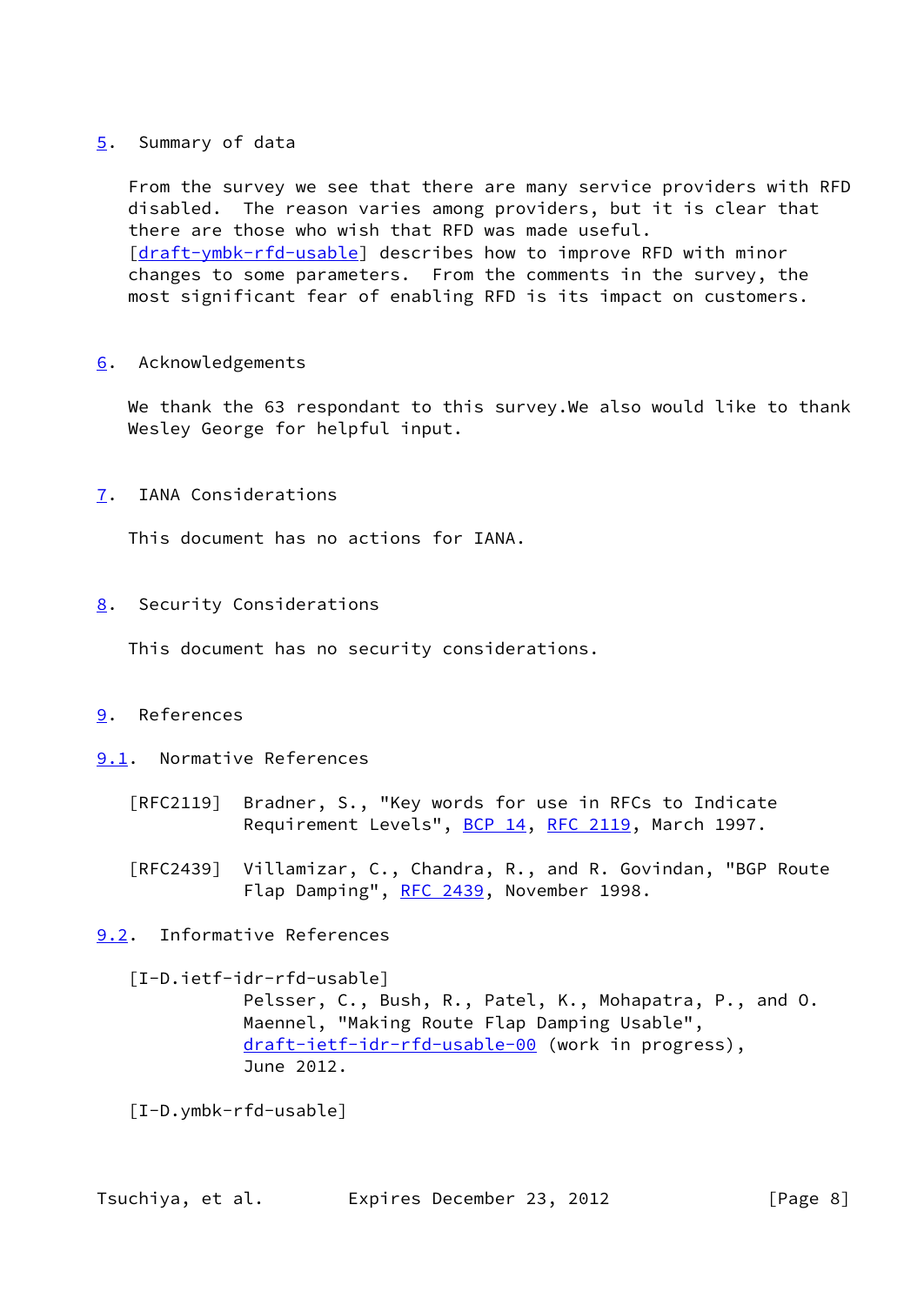<span id="page-9-2"></span> Pelsser, C., Bush, R., Patel, K., Mohapatra, P., and O. Maennel, "Making Route Flap Damping Usable", [draft-ymbk-rfd-usable-00](https://datatracker.ietf.org/doc/pdf/draft-ymbk-rfd-usable-00) (work in progress), March 2011.

## <span id="page-9-3"></span>[RIPE-178]

 Barber, T., Doran, S., Panigl, C., and J. Schmitz, ""RIPE Routing-WG Recommendation for coor-dinated route-flap damping parameters"", Feb 1998, <[ftp://ftp.ripe.net/ripe/docs/ripe-178.txt>](ftp://ftp.ripe.net/ripe/docs/ripe-178.txt).

## <span id="page-9-5"></span>[RIPE-210]

 Barber, T., Doran, S., Karrenberg, D., Panigl, C., and J. Schmitz, ""RIPE Routing-WG Recommendation for coordinated route-flap damping parameters"", May 2000, <[ftp://ftp.ripe.net/ripe/docs/ripe-210.txt>](ftp://ftp.ripe.net/ripe/docs/ripe-210.txt).

### <span id="page-9-4"></span>[RIPE-229]

 Panigl, C., Schmitz, J., Smith, P., and C. Vistoli, ""RIPE Routing-WG Recommendations for Coordinated Route-flap Damping Parameters"", Oct 2001, <[ftp://ftp.ripe.net/ripe/docs/ripe-229.txt>](ftp://ftp.ripe.net/ripe/docs/ripe-229.txt).

#### <span id="page-9-0"></span>[RIPE-378]

 Smith, P. and C. Panigl, ""RIPE Routing Working Group Recommendations On Route-flap Damping"", May 2006, <<http://www.ripe.net/ripe/docs/ripe-378>>.

[Route Flap Damping Considered Usable?]

 Pelsser, C., Maennel, O., Patel, K., and R. Bush, ""Route Flap Damping Considered Useable"", Nov 2011, [<http://](http://ripe61.ripe.net/presentations/222-101117.ripe-rfd.pdf) [ripe61.ripe.net/presentations/222-101117.ripe-rfd.pdf>](http://ripe61.ripe.net/presentations/222-101117.ripe-rfd.pdf).

<span id="page-9-1"></span>[Appendix A.](#page-9-1) Additional Stuff

This becomes an Appendix.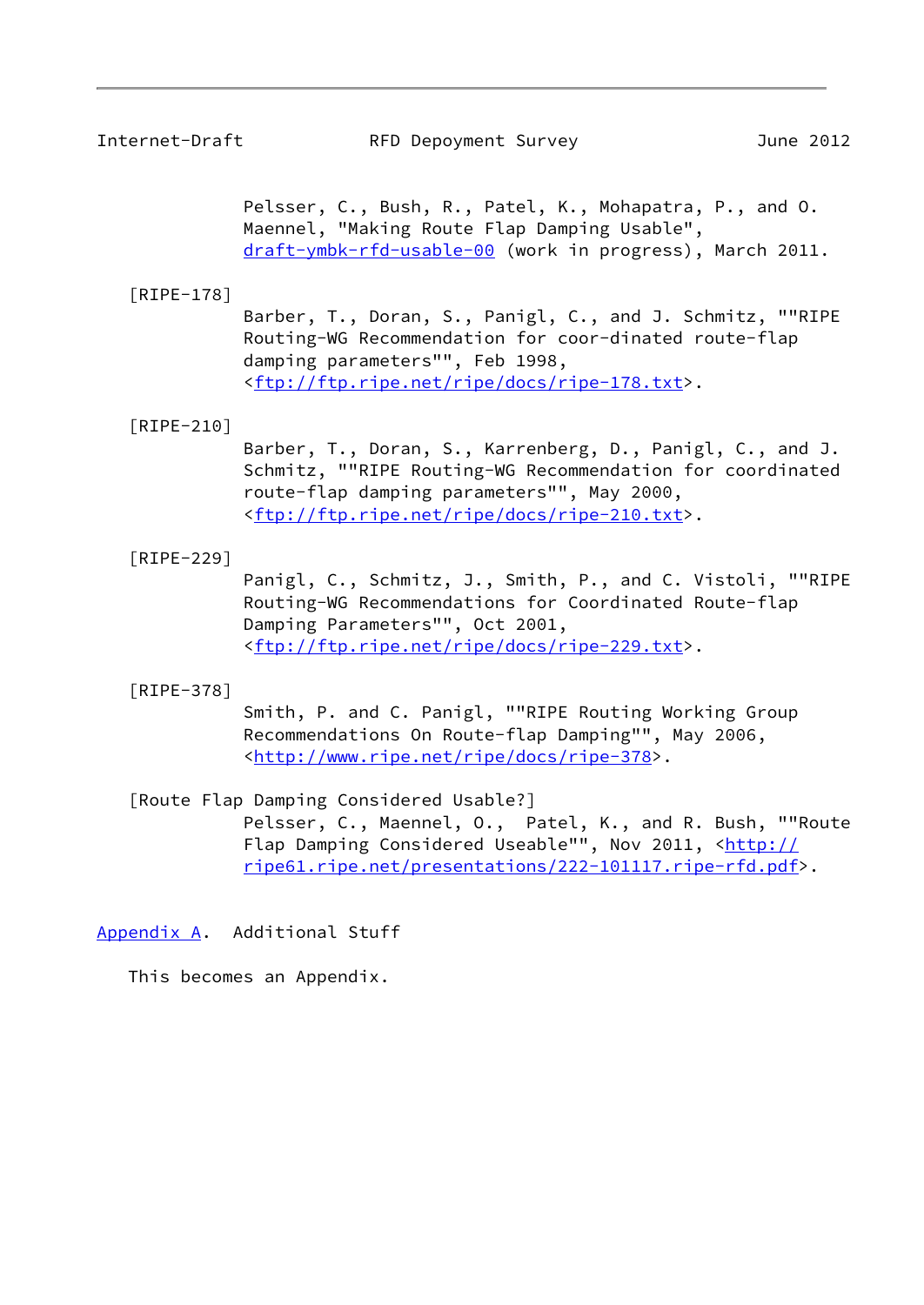Internet-Draft RFD Depoyment Survey June 2012 Authors' Addresses Shishio Tsuchiya (editor) Cisco Systems Midtown Tower, 9-7-1,Akasaka Minato-Ku, Tokyo 107-6227 Japan Phone: +81 3 6434 6543 Email: shtsuchi@cisco.com Seiichi Kawamura NEC BIGLOBE, Ltd. 14-22, Shibaura 4-chome Minatoku, Tokyo 108-8558 JAPAN Phone: +81 3 3798 6085 Email: kawamucho@mesh.ad.jp Randy Bush Internet Initiative Japan, Inc. 5147 Crystal Springs Bainbridge Island, Washington 98110 US Phone: +1 206 780 0431 x1 Email: randy@psg.com Cristel Pelsser Internet Initiative Japan, Inc. Jinbocho Mitsui Buiding, 1-105 Kanda-Jinbocho, Chiyoda-kun 101-0051 JP Phone: +81 3 5205 6464